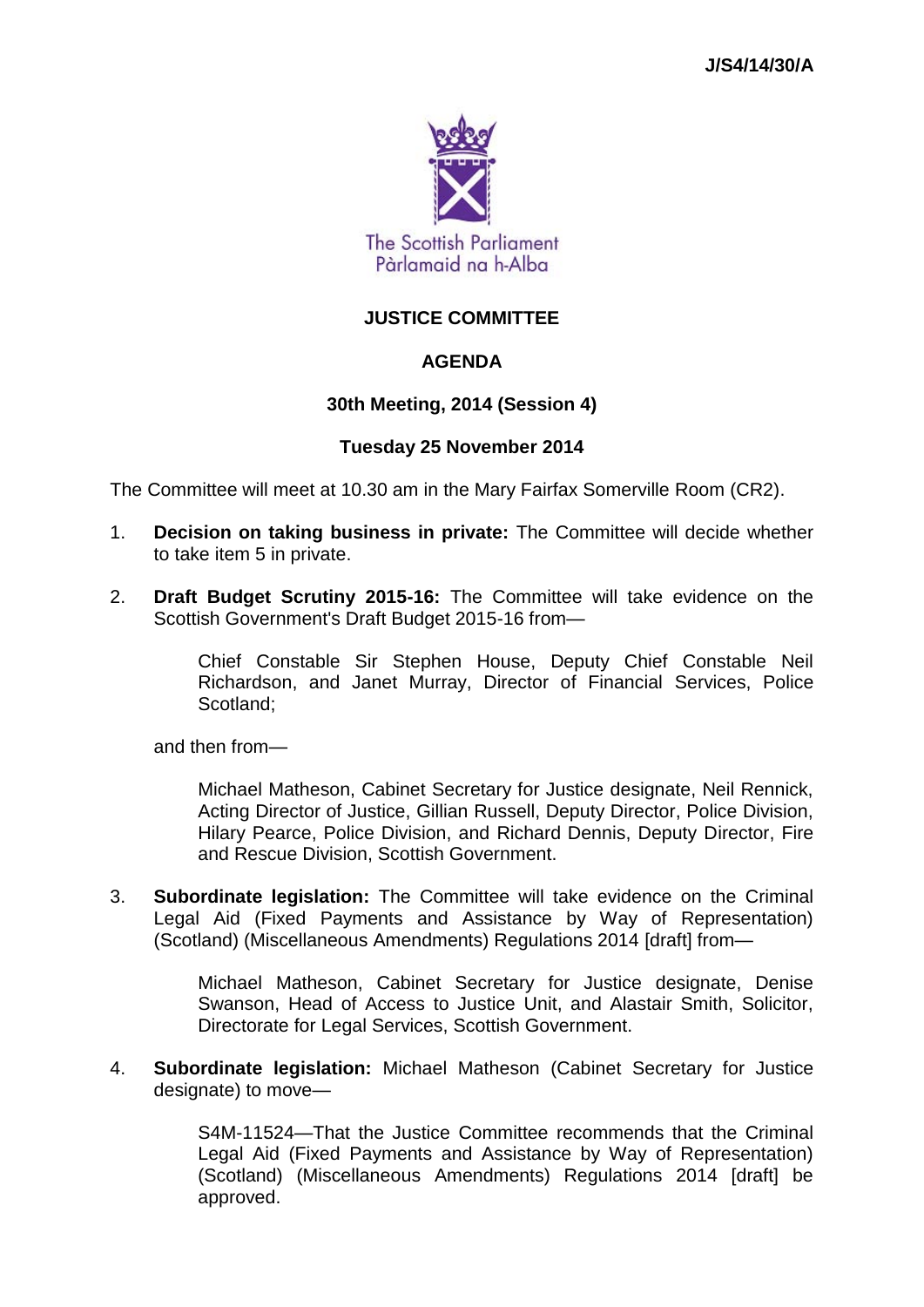5. **Modern Slavery Bill (UK Parliament legislation):** The Committee will consider its approach to the legislative consent memorandum lodged by Kenny MacAskill (LCM(S4)35.1).

> Joanne Clinton Clerk to the Justice Committee Room T2.60 The Scottish Parliament **Edinburgh** Tel: 01313485220 Email: Joanne.Clinton@scottish.parliament.uk

The papers for this meeting are as follows—

# **Agenda item 2**

Paper by the clerk J/S4/14/30/1

Private paper J/S4/14/30/2 (P)

[SPICe Briefing: Draft Budget 2015-16: Justice](http://www.scottish.parliament.uk/parliamentarybusiness/83101.aspx)

[Scottish Government's Draft Budget 2015-16](http://www.scotland.gov.uk/Topics/Government/Finance/18127)

[Written submissions received on the Draft Budget 2015-16](http://www.scottish.parliament.uk/parliamentarybusiness/CurrentCommittees/83201.aspx)

# **Agenda items 3 and 4**

Paper by the clerk J/S4/14/30/3

[Criminal Legal Aid \(Fixed Payments and Assistance by Way](http://www.legislation.gov.uk/sdsi/2014/9780111024812/contents)  [of Representation\) \(Scotland\) \(Miscellaneous Amendments\)](http://www.legislation.gov.uk/sdsi/2014/9780111024812/contents)  [Regulations 2014](http://www.legislation.gov.uk/sdsi/2014/9780111024812/contents)

# **Agenda item 5**

Private paper J/S4/14/30/4 (P)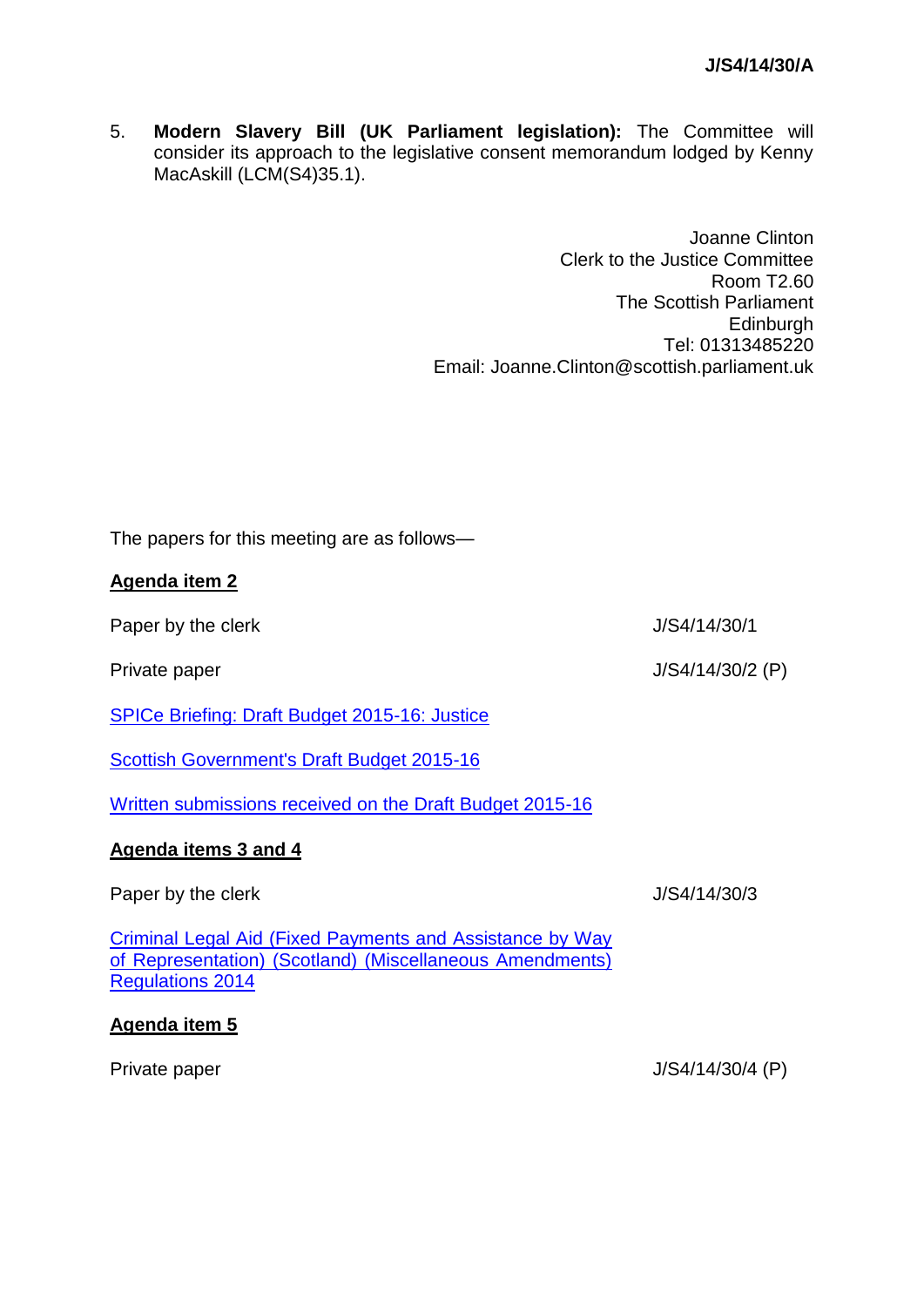#### **Justice Committee**

# **30th Meeting, 2014 (Session 4), Tuesday 25 November 2014**

## **Draft Budget 2015-16**

#### **Note by the clerk**

#### **Background**

1. The Scottish Government published its Draft Budget 2015-16<sup>1</sup> on 9 October 2014. The Justice Committee has agreed to focus this year's budget scrutiny on the police and courts budgets. SPICe has produced a briefing on the *Draft Budget 2015-16: Justice (14/75)*<sup>2</sup> , which contains detailed information on the Justice and Crown Office and Procurator Fiscal Service budgets, with a particular focus on the two main areas of scrutiny identified by the Committee. The briefing was circulated to members with the meeting papers for the 4 November meeting.

2. The Committee received 11 written submissions to its call for evidence. It also requested the following additional budgetary information from the Scottish Police Authority (SPA), Police Scotland and the Scottish Court Service (SCS), which is not contained in the Scottish Government's level 4 figures for 2015-16:

- a breakdown of how their budgets for 2014-15 have been allocated and how specific savings for that year were made;
- how they plan to allocate their budgets and make specified savings for 2015-16;
- any significant factors which limit their flexibility in managing relevant budgets; and
- any potential ways of achieving savings which have been considered but rejected.

3. All written material provided is available on the Committee web pages at: <http://www.scottish.parliament.uk/parliamentarybusiness/CurrentCommittees/83201.aspx>

#### **Oral evidence**

#### *Overview*

<u>.</u>

4. The Committee took evidence on the police budget from HM Inspector of Constabulary in Scotland, Unison and the Association of Scottish Police Superintendents on 4 November and from the Scottish Police Federation and SPA on 11 November.<sup>3</sup> It also heard evidence on the courts budget on 18 November from the Law Society of Scotland, Victim Support Scotland, SCS, Crown Office and Procurator Fiscal Service, and the PCS<sup>4</sup> and  $FDA<sup>5</sup>$  unions.

5. The Chief Constable will give evidence, followed by the Cabinet Secretary for Justice, at the Committee's final evidence session on the Draft Budget 2015-16 on 25 November.

<http://www.scottish.parliament.uk/parliamentarybusiness/CurrentCommittees/29847.aspx>

<sup>&</sup>lt;sup>1</sup> The Draft Budget 2015-16 is available at: http://www.scotland.gov.uk/Resource/0046/00460440.pdf  $2$  The SPICe briefing is available at:

[http://www.scottish.parliament.uk/ResearchBriefingsAndFactsheets/S4/SB\\_14-75.pdf](http://www.scottish.parliament.uk/ResearchBriefingsAndFactsheets/S4/SB_14-75.pdf) 3 Official Reports of these meetings are available at:

<sup>4</sup> Public and Commercial Services Union.

<sup>&</sup>lt;sup>5</sup> The Procurators Fiscal Society Section of the First Division Association (FDA) Union.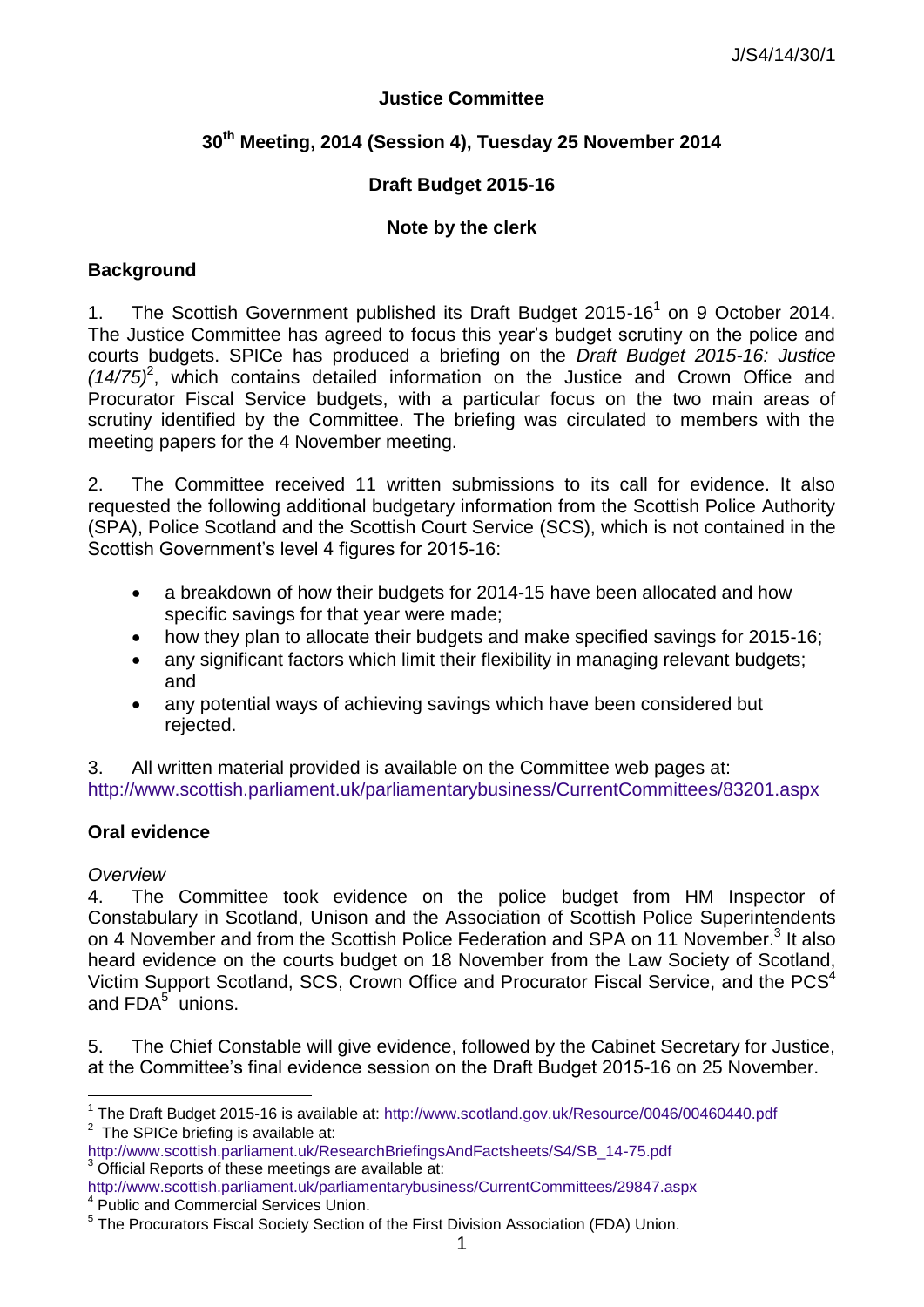## *Police budget: issues explored during evidence*

- 6. Key issues raised during evidence on the policing budget 2015-16 include:
	- identifying savings in the third year of police reform (2015-16 budget) would be more challenging than in previous years and could impact on service levels;
	- whether a review to establish the most appropriate workforce balance is needed:
	- pressure on police staff and superintendents arising from reduced numbers, resulting in morale issues and an inability to take annual leave and rest days;
	- de-skilling of police staff posts;
	- the level of back-filling of police staff (and officer) posts and whether this represents best value in the long term;
	- the level to which budgets are devolved, including in relation to roads policing;
	- local authority funding for police officers and staff;
	- challenges arising from the inability to recover VAT from 2015;
	- the significance of Police Scotland's i6 ICT project as an enabler of reform and in making specified savings;
	- the transfer of funding from the SPA to NHSScotland for custody healthcare; and
	- recovering costs for police support at public events.

#### *Courts budget: issues explored during evidence*

- 7. Key issues raised during evidence on the courts budget 2015-16 include:
	- a significant increase in the volume of complex cases to be processed within reduced budgets and a difference of view between staff and management on whether this situation is sustainable;
	- delays in the length of time cases take to reach court;
	- the proposal to create three justice centres;
	- the need to develop ICT and video-conferencing to minimise the effects of court closures and to realise savings;
	- separation of victims and witnesses from the accused in court buildings;
	- whether additional resources are needed to implement recent legislation, such as the Victims and Witnesses (Scotland) Act 2012; and
	- benefits arising from the forthcoming merger of the Scottish Tribunal Service with the Scottish Court Service.

8. During evidence last week, the Scottish Court Service offered to provide a copy of the results of the most recent Staff Survey 2014. This information, which was published on 20 November, is annexed to this paper.

#### **Next steps**

9. The Committee is invited to consider this information alongside the SPICe briefing on the *Draft Budget 2015-16: Justice (14/75)* and paper 3 from SPICe, in advance of taking evidence from the Chief Constable and the Cabinet Secretary for Justice at this meeting.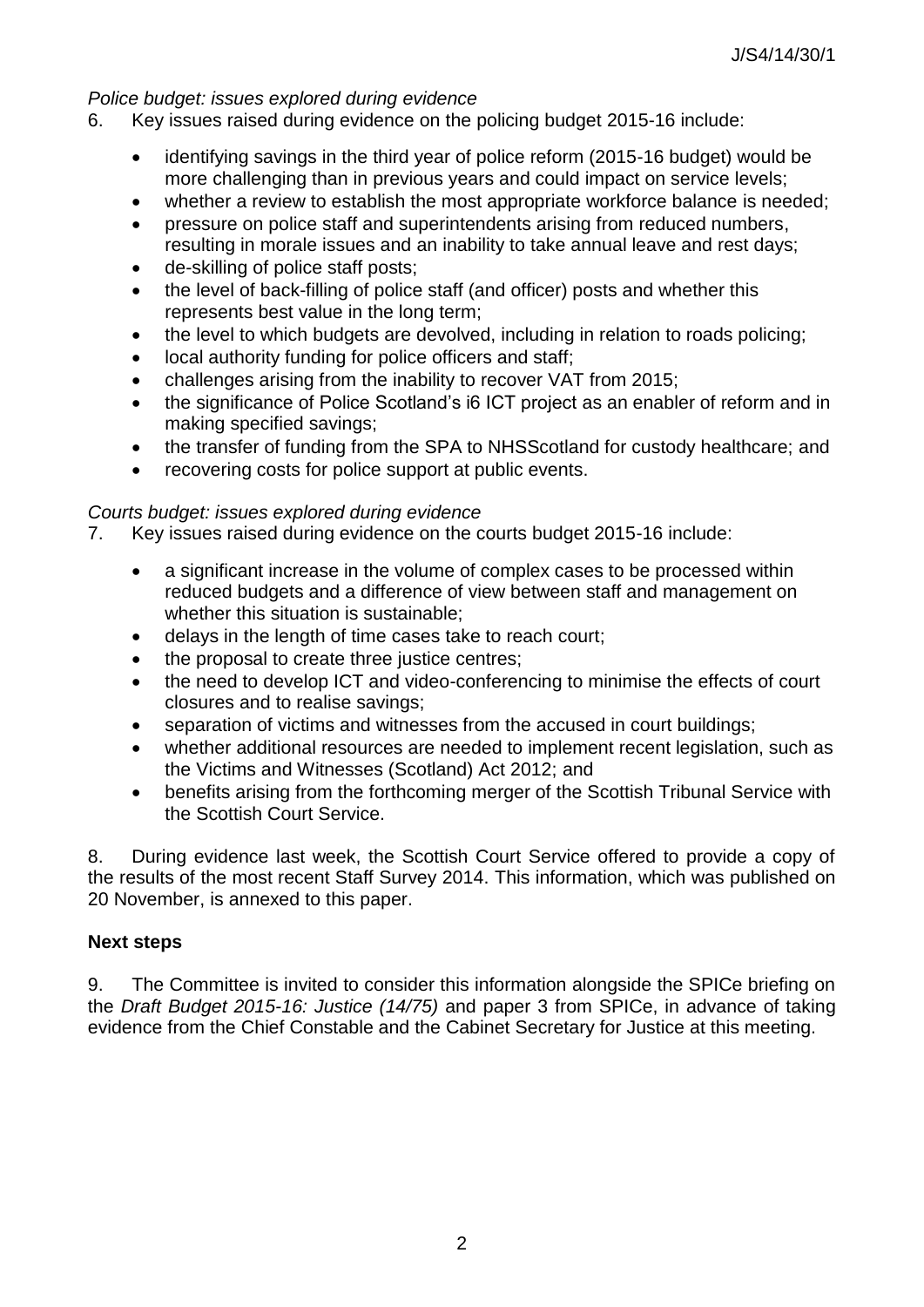## **Correspondence from the Scottish Court Service to the Committee in relation to budget scrutiny**

Thank you for providing the Scottish Court Service with the opportunity to give evidence to the Committee on the draft budget for 2015-16. At the session yesterday I promised to send a summary of the 2014 Staff Survey results for the Scottish Court Service, having referred to several of the high level results during my evidence.

The survey was carried out over the month of October. High level results have just become available and will be published on the gov.uk website on 20 November. In total 890 people (59% of our staff) participated in the annual survey, which is conducted by independent researchers on behalf of the Cabinet Office. Our engagement index (which provides an overview of the combined results) increased by 2% this year, from 62% to 64% - some 6% above the civil service average and in line with high performing organisations across the civil service.

As the report illustrates a range of other responses have also shown improvement this year, a number of which I mentioned during the session. Our survey results in relation to staff satisfaction on "Resources and Workload" have increased from 80% last year to 82% this year. Commitment to and understanding of our organisational objectives and purpose increased to 92%. Results in the areas of "leadership & managing change" and "learning & development" also showed positive improvement.

I hope this information is useful to the Committee as they carry out their scrutiny of the draft budget. Should the Committee require any further information to aid its consideration please feel free to get in touch.

Eric McQueen Chief Executive, Scottish Court Service 19 November 2014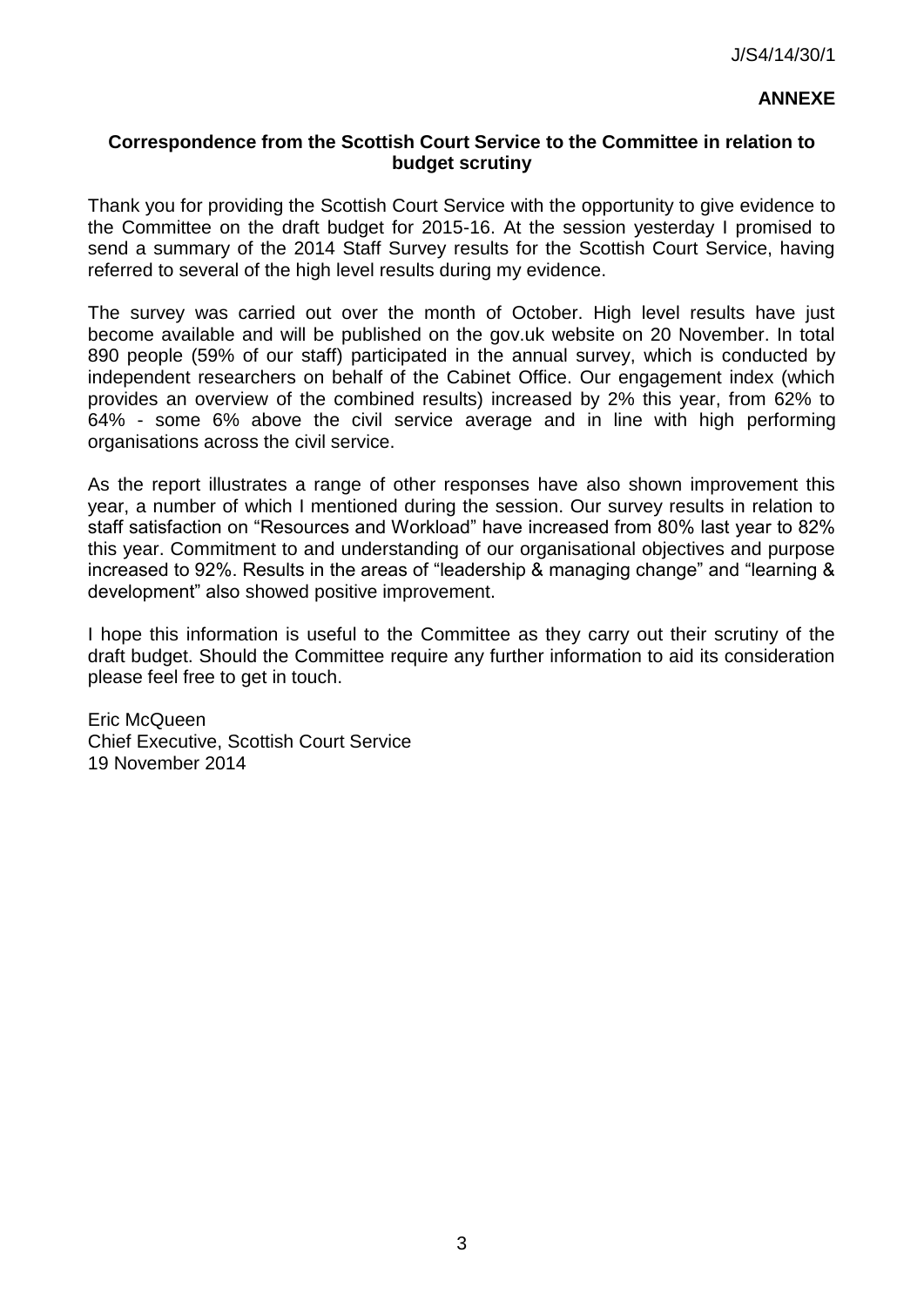

# Scottish Court Service

Returns: 890

Civil Service People Survey 2014 Response rate: 59%

ा<br>ह्या Strength of association with engagement

♦ Statistically significant difference from comparison

| My team                                                                                                                               | $\blacksquare$  | ♦<br>$^{+4}$<br>previous survey<br>Difference from        | ♦<br>$\tilde{z}$<br>Difference from<br>CS2014 | ♦<br>ې<br>Difference from CS<br><b>High Performers</b>    | Managing Change<br>Leadership and | <b>Pexa 02</b>                                     | ♦<br>$\ddot{ }$<br>previous survey<br>Difference from | ♦<br>$\overline{1}$<br>Difference from<br>CS2014    | $\bullet$<br>Difference from CS<br><b>High Performers</b> |
|---------------------------------------------------------------------------------------------------------------------------------------|-----------------|-----------------------------------------------------------|-----------------------------------------------|-----------------------------------------------------------|-----------------------------------|----------------------------------------------------|-------------------------------------------------------|-----------------------------------------------------|-----------------------------------------------------------|
| My manager                                                                                                                            | <b>IF % 99</b>  | ♦<br>$\overline{r}$<br>previous survey<br>Difference from | П<br>Difference from<br>CS2014                | ♦<br>5<br>Difference from CS<br>High Performers           | Pay and benefits                  | $\overline{\mathbf{z}^{\mathcal{N}_{\text{out}}}}$ | ♦<br>$^{+4}$<br>previous survey<br>Difference from    | 77<br>Difference from<br>CS2014                     | ♦<br>œ<br>Difference from CS<br><b>High Performers</b>    |
| Organisational<br>objectives and<br>purpose                                                                                           | <b>92 % all</b> | ♦<br>$\ddot{t}$<br>previous survey<br>Difference from     | ♦<br>ç,<br>Difference from<br>CS2014          | ♦<br>$^{+4}$<br>Difference from CS<br>High Performers     | Resources and<br>workload         | <b>B2</b> %                                        | $\ddot{ }$<br>previous survey<br>Difference from      | ❖<br>$\frac{8}{1}$<br>Difference from<br>CS2014     | $+5$ $+5$<br>Difference from CS<br>High Performers        |
| My work                                                                                                                               | <b>IF%2/</b>    | 7<br>previous survey<br>Difference from                   | $\circ$<br>Difference from<br>CS2014          | ❖<br>P<br>Difference from CS<br>High Performers           | Inclusion and fair<br>treatment   | <b>IF % 91</b>                                     | $\ddot{t}$<br>previous survey<br>Difference from      | 7<br>Difference from<br>CS2014                      | Ŷ<br>07<br>Difference from CS<br>High Performers          |
| Employee engagement is shaped by experience at work, as measured by nine themes in the survey shown below.<br><b>Engagement Index</b> | <b>64%</b>      | Ŷ<br>Ģ<br>previous survey<br>Difference from              | Ŷ<br>÷<br>Difference from<br>CS2014           | $\bullet$<br>Difference from CS<br><b>High Performers</b> | development<br>Learning and       | <b>PE % LO</b>                                     | ❖<br>$+4$<br>Difference from<br>previous survey       | +12 $\rightsquigarrow$<br>Difference from<br>CS2014 | $+6$ 4<br>Difference from CS<br>High Performers           |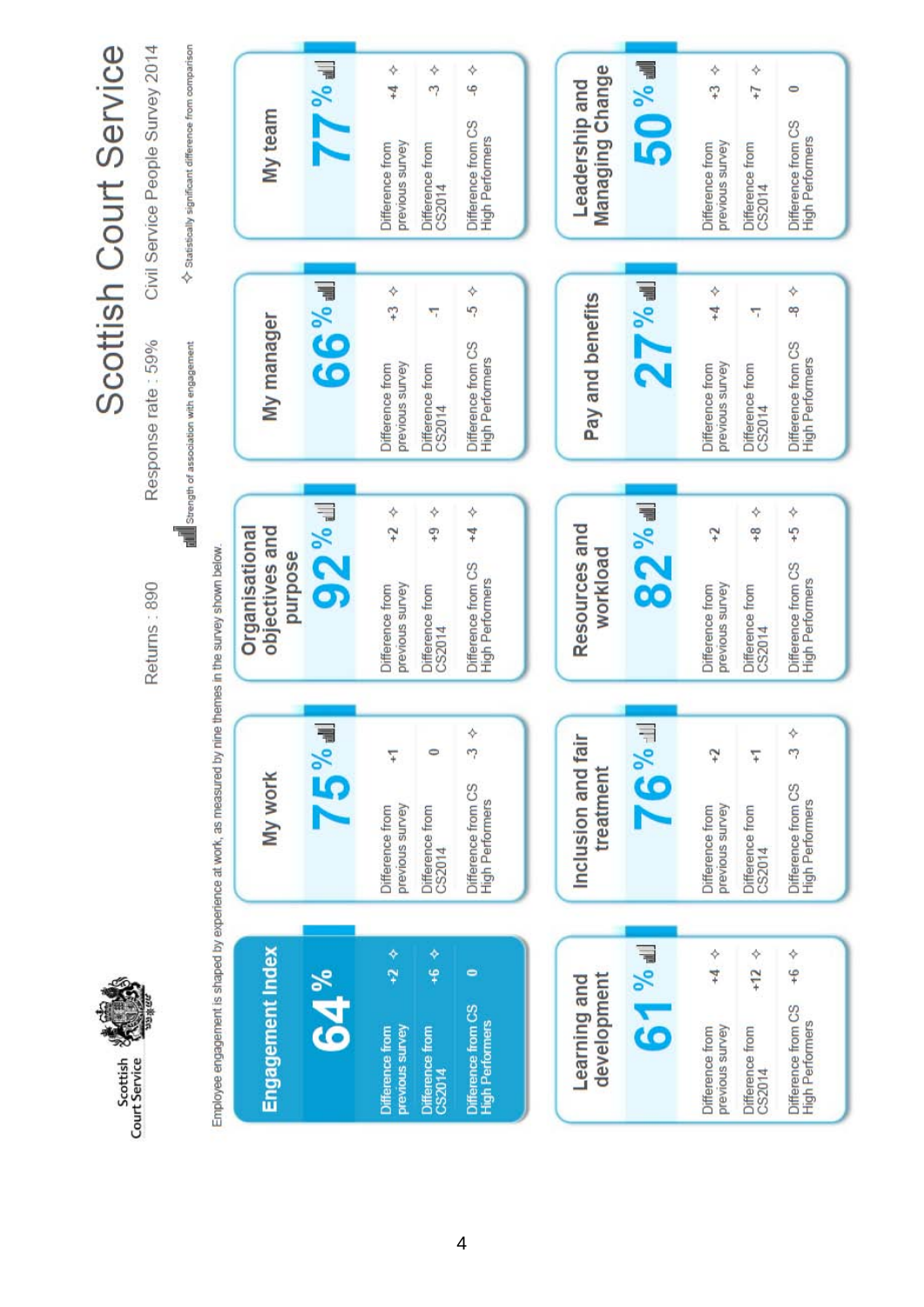# **Justice Committee**

# **30th Meeting, 2014 (Session 4), Tuesday 25 November 2014**

# **Subordinate legislation**

# **Note by the clerk**

## **Purpose**

- 1. This paper invites the Committee to consider the following affirmative instrument:
	- Criminal Legal Aid (Fixed Payments and Assistance by Way of Representation) (Scotland) (Miscellaneous Amendments) Regulations 2014 [draft].

## **Criminal Legal Aid (Fixed Payments and Assistance by Way of Representation) (Scotland) (Miscellaneous Amendments) Regulations 2014 [draft]**

# **Introduction**

2. The instrument amends the Criminal Legal Aid (Fixed Payments) (Scotland) Regulations 1999 and the Advice and Assistance (Assistance by Way of Representation (Scotland) Regulations 2003, with the aim of making savings to the legal aid fund. The amendments include:

- simplifying the narrative relating to fees for deferred sentence hearings;
- simplifying the fees relating to multiple pleas in assistance by way of representation (ABWOR) cases;
- widening the range of circumstances which can be treated as a single matter in failure to appear proceedings so an additional fee is not payable;
- simplifying the narrative relating to duty solicitor half fees; and
- returning the reduced fee for breach of bail conditions to half of the principal fee.

3. The instrument also aims to make application of the regulations clearer and simpler in relation to: (a) paying solicitors for preparatory work in cases continued without plea, regardless of whether the case is called; (b) ensuring there is an exceptional case status provision for all fixed payments, and (c) updating or removing redundant wording.

4. Further details on the purpose of the instrument can be found in the policy note in Annexe A to this paper and an electronic copy of the instrument is available at: <http://www.legislation.gov.uk/sdsi/2014/9780111024812/contents>

# **Consultation**

5. The policy note states that the Scottish Legal Aid Board, which administers the legal aid fund, and the Law Society of Scotland, the regulator and representative body for the legal profession in Scotland, have been consulted and that both organisations are content with the proposal.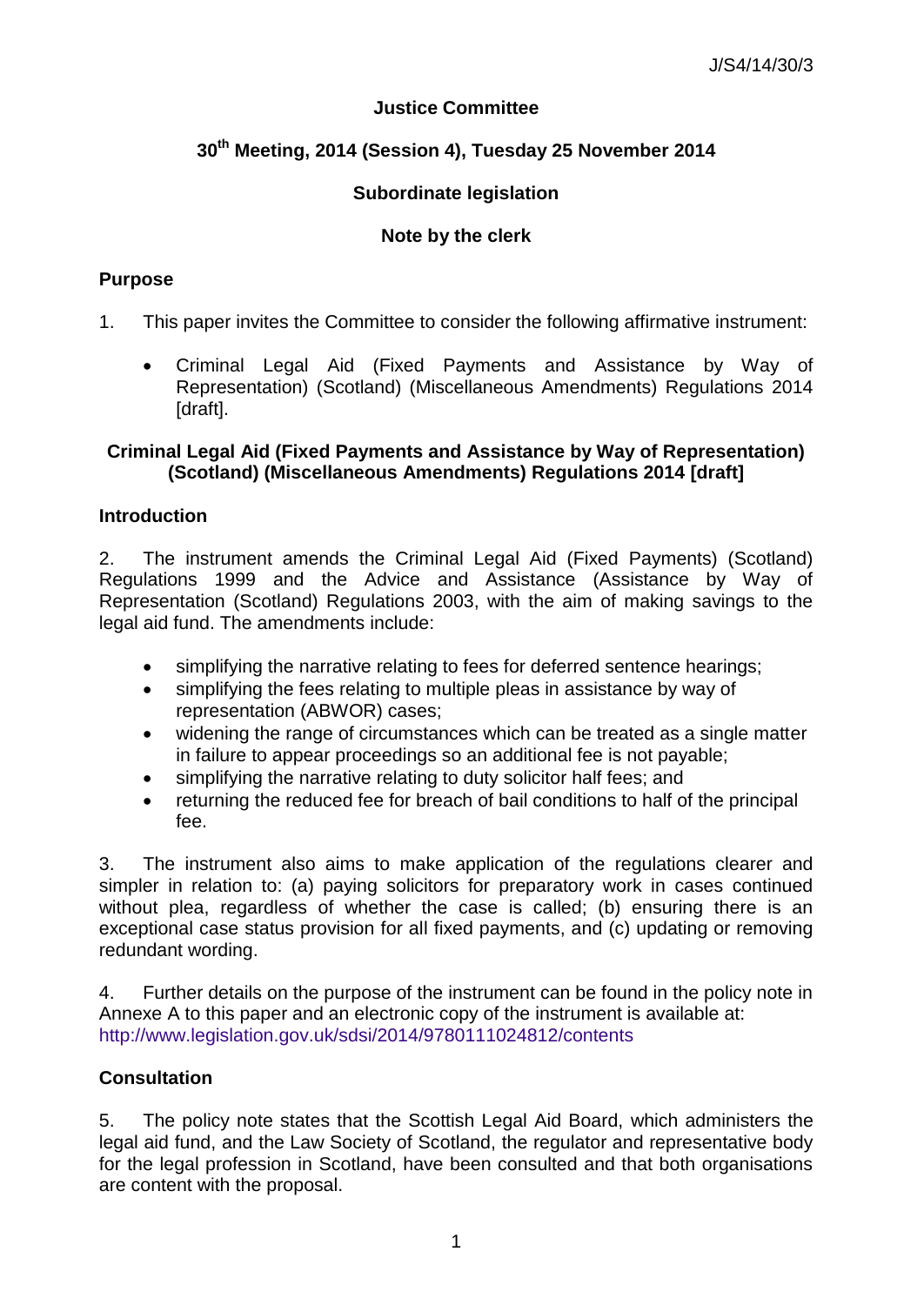# **Delegated Powers and Law Reform Committee consideration**

6. The Delegated Powers and Law Reform Committee considered this instrument at its meeting on 11 November 2014 and agreed that it did not need to draw the attention of the Parliament to it on any grounds within its remit.

## **Justice Committee consideration**

7. The Justice Committee is required to report to the Parliament on the instrument by 12 December 2014.

8. The instrument is subject to affirmative procedure (Rule 10.6 of Standing Orders). The Cabinet Secretary for Justice has lodged motion S4M-11524 proposing that the Committee recommends approval of the instrument. The Cabinet Secretary is due to attend the meeting on 25 November to answer any questions on the instrument, and then, under a separate agenda item, to speak to and move the motion for approval. It is for the Committee to decide whether or not to agree to this motion, and then to report to the Parliament by 12 December 2014.

9. The Parliament will then be invited to approve the instrument.

**10. The Committee will be asked to delegate to the Convener authority to approve the report on the instrument for publication.**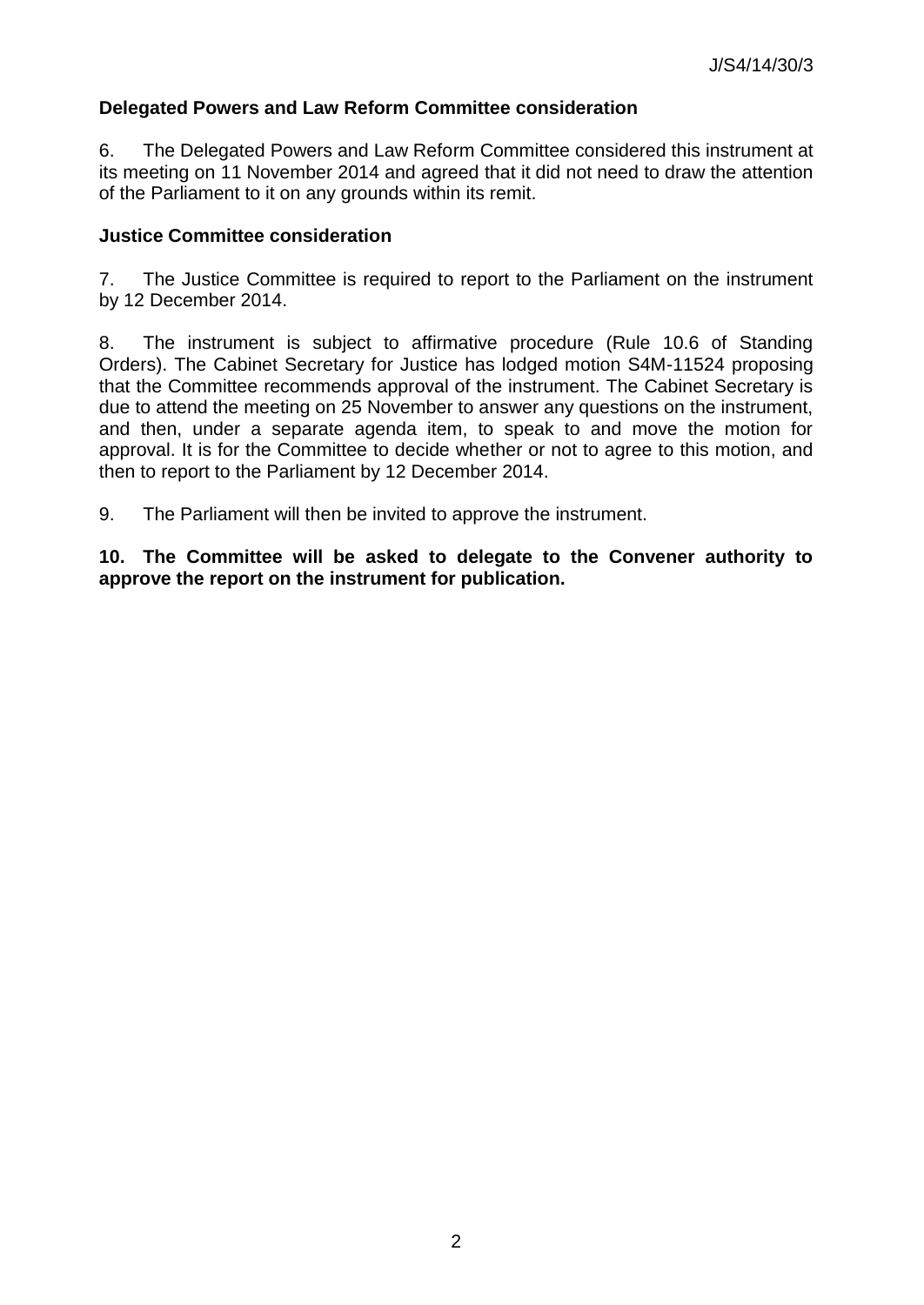## **ANNEXE A**

## **Policy Note: Criminal Legal Aid (Fixed Payments and Assistance by Way of Representation) (Scotland) (Miscellaneous Amendments) Regulations 2014 [draft]**

The above instrument was made in exercise of the powers conferred by sections 9, 33(3A), (3C), (3D), (3F) to (3H) and 36(1) and (2)(a), (c) and (e) of the Legal Aid (Scotland) Act 1986(a). In accordance with section 37 of the 1986 Act, this instrument is subject to affirmative procedure.

## **Policy Objective**

#### *Overview*

The Scottish Government remains committed to maintaining a fair, high quality and equitable system which upholds public confidence at an affordable and sustainable level of expenditure. Reflecting the drop in Scotland's overall budget as a result of the UK Government's spending reviews, budgets will be increasingly challenging for the foreseeable future. It is imperative, therefore, that savings are made wherever possible.

In 2011 the Scottish Government set out its proposals in *A Sustainable Future for Legal Aid* to take forward a series of legal aid reforms.

This instrument is aimed mainly at amending the Criminal Legal Aid (Fixed Payments) (Scotland) Regulations 1999 ("the 1999 Regulations") and the Advice and Assistance (Assistance by Way of Representation) (Scotland) Regulations 2003 ("the 2003 Regulations") to make savings to the Fund by:

- simplifying the narrative relating to fees for deferred sentence hearings;
- simplifying the fees in relation to multiple pleas in assistance by way of representation (ABWOR) cases;
- widening the range of circumstances which can be treated as a single matter in failure to appear proceedings so an additional fee is not payable;
- simplifying the narrative relating to duty solicitor half fees; and
- returning the reduced fee for breach of bail conditions to half of the principal fee.

It also aims to make application of the regulations clearer and simpler in a number of subject areas by:

- paying solicitors for preparatory work for cases continued without plea, irrespective of whether the case is called;
- ensuring there is an exceptional case status provision for all fixed payments; and
- updating or removing redundant wording from the regulations.

#### *Fees for diets of deferred sentence*

The diet of "deferred sentence" occurs after conviction when the court has postponed its final decision about punishment. The diet at which that final decision is taken is the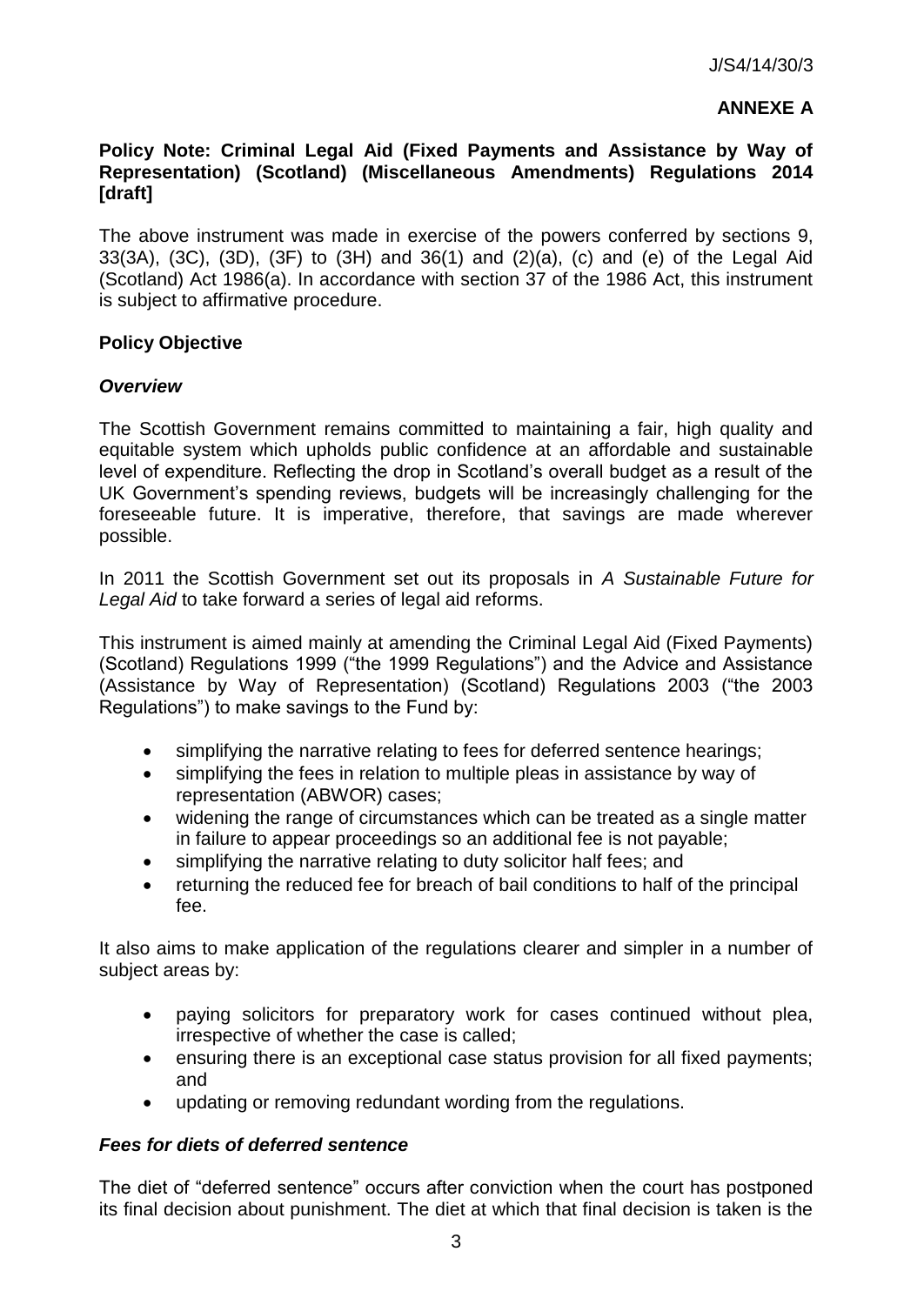diet of deferred sentence of which there may be more than one. For legal aid purposes, the current definition only includes diets where the case has been adjourned for inquiries or reports under section 201 (power of the court to adjourn case before sentence) and 203 (Reports), respectively, of the Criminal Procedure (Scotland) Act 1995 ("the 1995 Act").

Regulation 4 amends regulation 2(1) of the 1999 Regulations to include adjournments under section 202 *(deferred sentences)* within its definition of deferred sentence. This ensures that such an adjournment is to be treated in the same way as adjournments under sections 201 and 203, for the purposes of fixed payments (detailed at Schedules 1, 1A and 1B to the 1999 Regulations) and that the fee may only be charged once in these circumstances.

Regulation 9(4) amends paragraph 10ZA of Part 1 of Schedule 1 to clarify that this fee cannot be paid for any deferred sentence diets already included in the case disposal fee at paragraph 1(iiia).

## *Reduced ABWOR fees in multiple cases*

Regulation 6 substitutes an amended regulation 4(5A)(b) of the 1999 Regulations to provide that the sliding scale of payments can be applied where a mixture of pleas has allowed a case to be disposed of prior to trial, rather than only where a guilty plea to all charges on a complaint has been entered. The sliding scale provides that the fee may be reduced where the solicitor represents a person in the same court on the same day, on more than one complaint, and the person tendered a plea of guilty to the charge at the first pleading diet. The solicitor is entitled to 100% of the prescribed fee for the first complaint, 40% of that amount for the second complaint and 20% for any further complaints (sliding scale).

# *Half fees*

Regulations 5, 9(3)(a), 10 (3)(a) and 11(5)(a) update various references to primary legislation found within the 1999 regulations to remove a reference to a section of the 1995 Act which has been repealed and take account of amendments relating to police liberation which were brought in by the Criminal Justice and Licencing (Scotland) Act 2010 ("the 2010 Act"). This will ensure that all of the sections of the 1995 Act dealing with police liberation are captured in the same way for the half fee for failure to appear proceedings, and incorporated into the grant of legal aid for the original proceedings.

Regulation 7 substitutes an amended regulation 4(5B) of the 1999 Regulations to allow this half-fee to be applied where there are multiple charges on any complaint for which a duty solicitor initially tenders a plea of not guilty on behalf of a client; and later that solicitor or a nominated solicitor changes the plea to guilty (to that charge or any other charge in the complaint) and any remaining charges are otherwise disposed of before a trial takes place.

Regulations  $9(3)(b)-(d)$ ,  $10(3)(b)-(c)$  and  $11(5)(b)$  reduce the fees in the 1999 Regulations for a complaint under section 27(1)(b) (breach of bail conditions) of the 1995 Act. This restores the original intention of Regulation 2(7) of the Criminal Legal Assistance (Fees and Information, Etc., (Scotland) Regulations 2008, for work in connection with section 27(1)(b) to be half the principal fee: i.e. the equivalent of half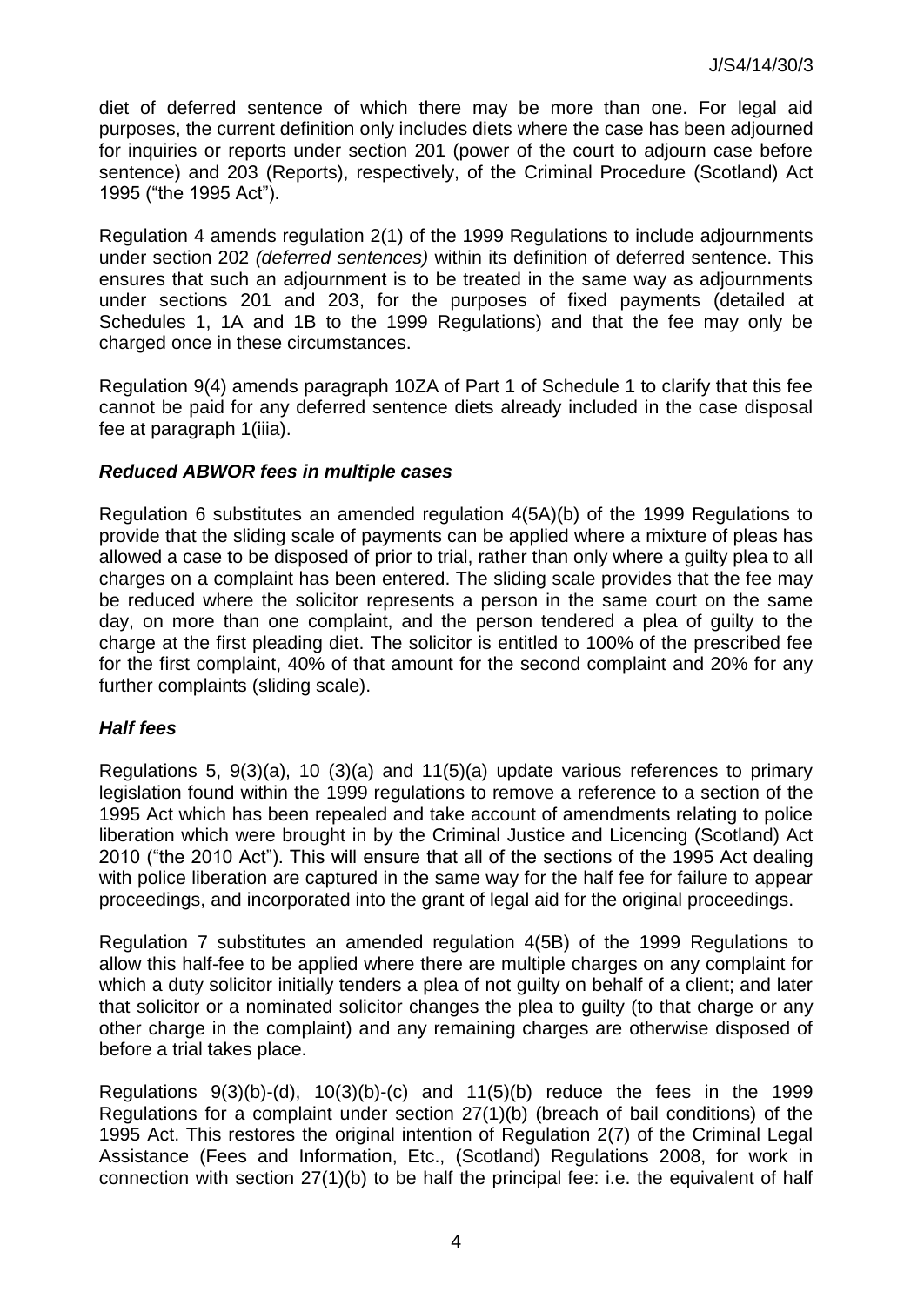the fee paid for all work mentioned in paragraphs 1 of part 1 of Schedule 1, Schedule 1A and Schedule 1B to the 1999 Regulations.

#### *Cases continued without plea*

Regulation 11(4) (for the 1999 Regulations) and Regulation 12 (for the 2003 Regulations) revises the provision for fees where cases are continued without plea. This allows these fees to be paid where the diet itself is not called; removing any financial disincentive there may have been for solicitors to work with the Procurator Fiscal to reach agreement prior to the diet.

## *Exceptional case status*

Regulation 8 permits the Scottish Legal Aid Board ("the Board") to apply exceptional case status to all Schedules of the 1999 Regulations, so that solicitors can now be paid detailed fees rather than a fixed payment in certain circumstances, allowing proper remuneration where the amount of work involved is well beyond the norm.

## *Updates and removals of redundant text*

Regulation 9(2)(a) replaces all references to 'District Court' with 'Justice of the Peace (JP) Court' to reflect the introduction of Justice of the Peace Courts, by regulation, in 2008.

Regulation 9(2)(b) makes clear that fees to be paid are based on the level of Court a Procurator Fiscal intends that a case should be heard, depending upon the seriousness of the case.

Regulation 11(6) updates the 1999 Regulations by removing text relating to fees which no longer applies to Schedule 1B. In addition, regulation 11(3) adds a necessary reference, which was the result of a consequential amendment to an earlier revision of legal aid regulations.

# **Consultation**

The Board, which administers the Fund, and the Law Society of Scotland ("the Society") which is the regulator and representative body for the legal profession in Scotland, have been consulted. Both the Board and the Society are content with the proposals.

#### **Impact Assessments**

An equality impact assessment has been completed on the instrument and is attached. No negative impacts were identified. The Board will continue to monitor the effect of the 1999 Regulations and the 2003 Regulations as part of its continuing programme of research and analysis on the supply of and access to legal aid and to the factors which might affect such access and supply.

# **Financial Effects**

A Business and Regulatory Impact Assessment (BRIA) has been completed and is attached. The impact of this policy on business is that the fees that solicitors may